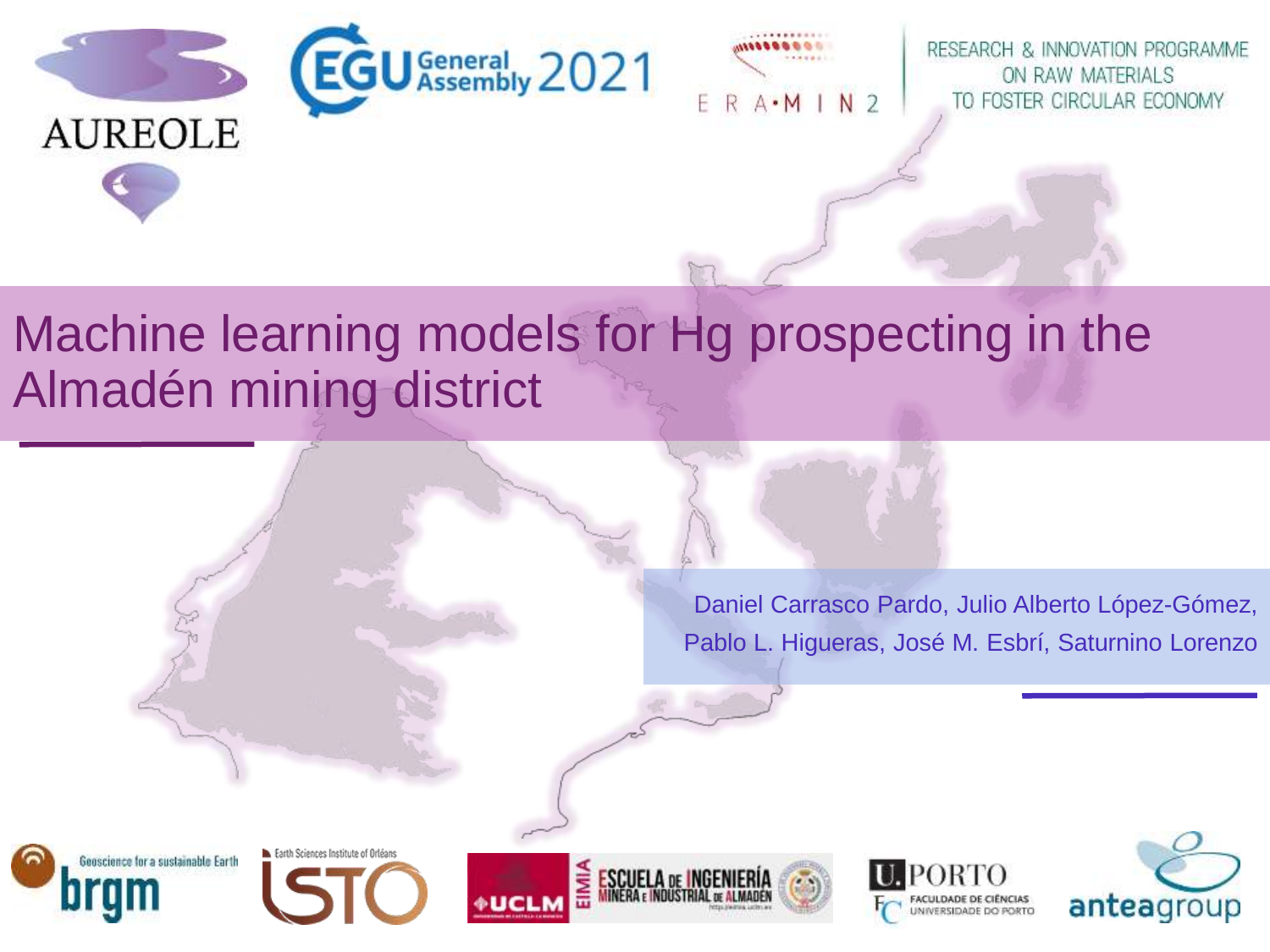### The goal of the project:

Daniel Carrasco Pardo<sup>1,</sup>, Julio A. López Gómez<sup>2</sup>, Pablo L. Higueras<sup>3,4</sup>, José M. Esbrí<sup>3,4</sup>, Saturnino Lorenzo<sup>3,4</sup>;

1.Escuela de Ingeniería Minera e Industrial de Almadén, Universidad de Castilla-La Mancha (UCLM).

2.Departamento de Tecnologías y Sistemas de Información. Escuela de Ingeniería Minera e Industrial de Almadén (UCLM).

3.Instituto de Geología Aplicada, Univ. Castilla-La Mancha (UCLM).

4.Departamento de Ingeniería Geológica y Minera (UCLM).

The main goal of the Project is to create Machine Learning (ML) models capable of predicting mercury and antimony mineralizations. These predictions will then be used to visualise the results in what is often known as Prospective Maps.

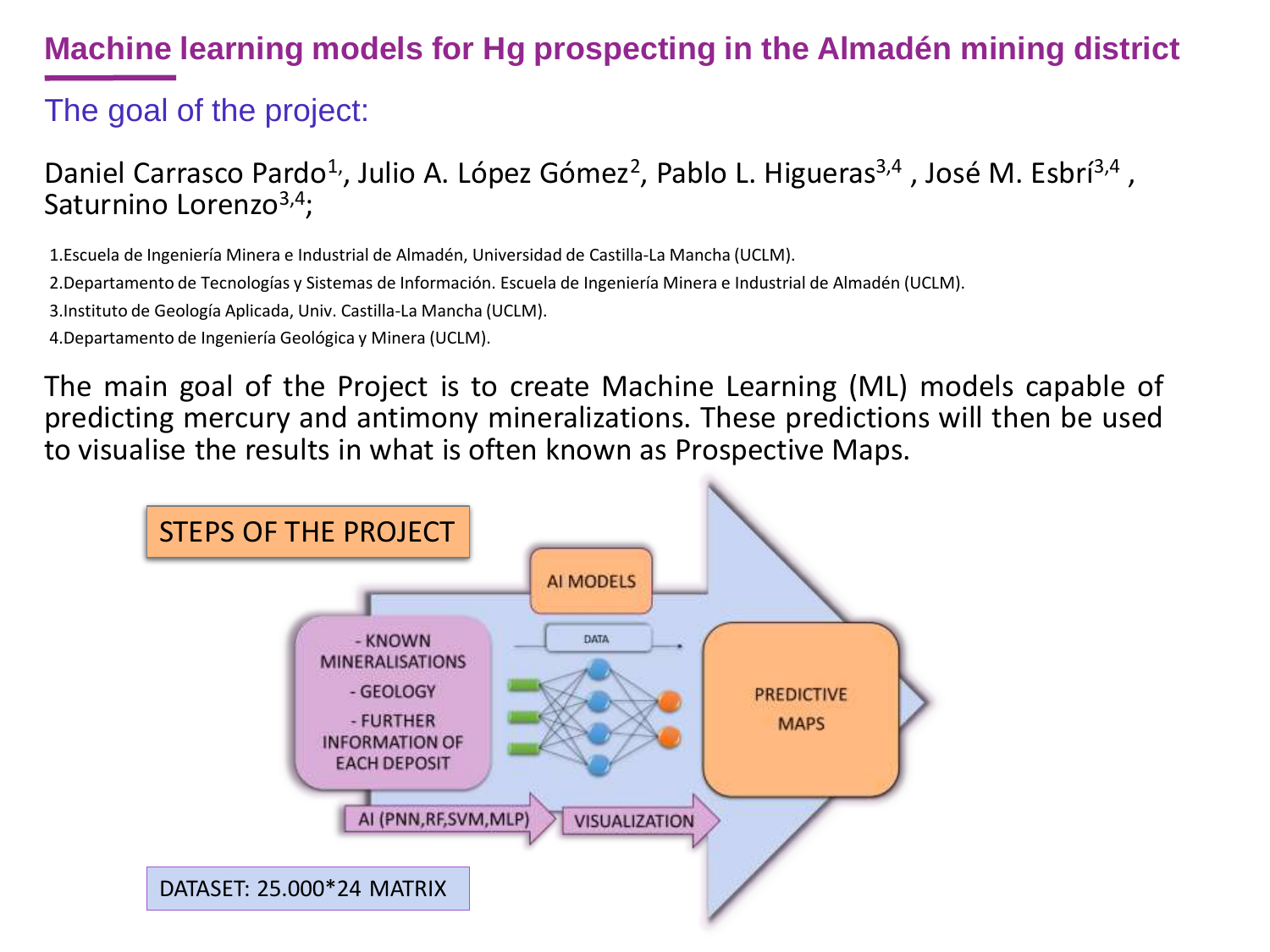#### Dataset:

The ML models were trained using data from mercury mineralizations in the Almadén Syncline (Spain). The dataset consists of:

- 77 mineralizations:
	- 7 large mines
	- 1 unexploited deposit
	- 38 signs of mineralizations
	- 31 positive drill holes
- Geological map of the area



Additional information which was generated by a group of experts in the geology of this area

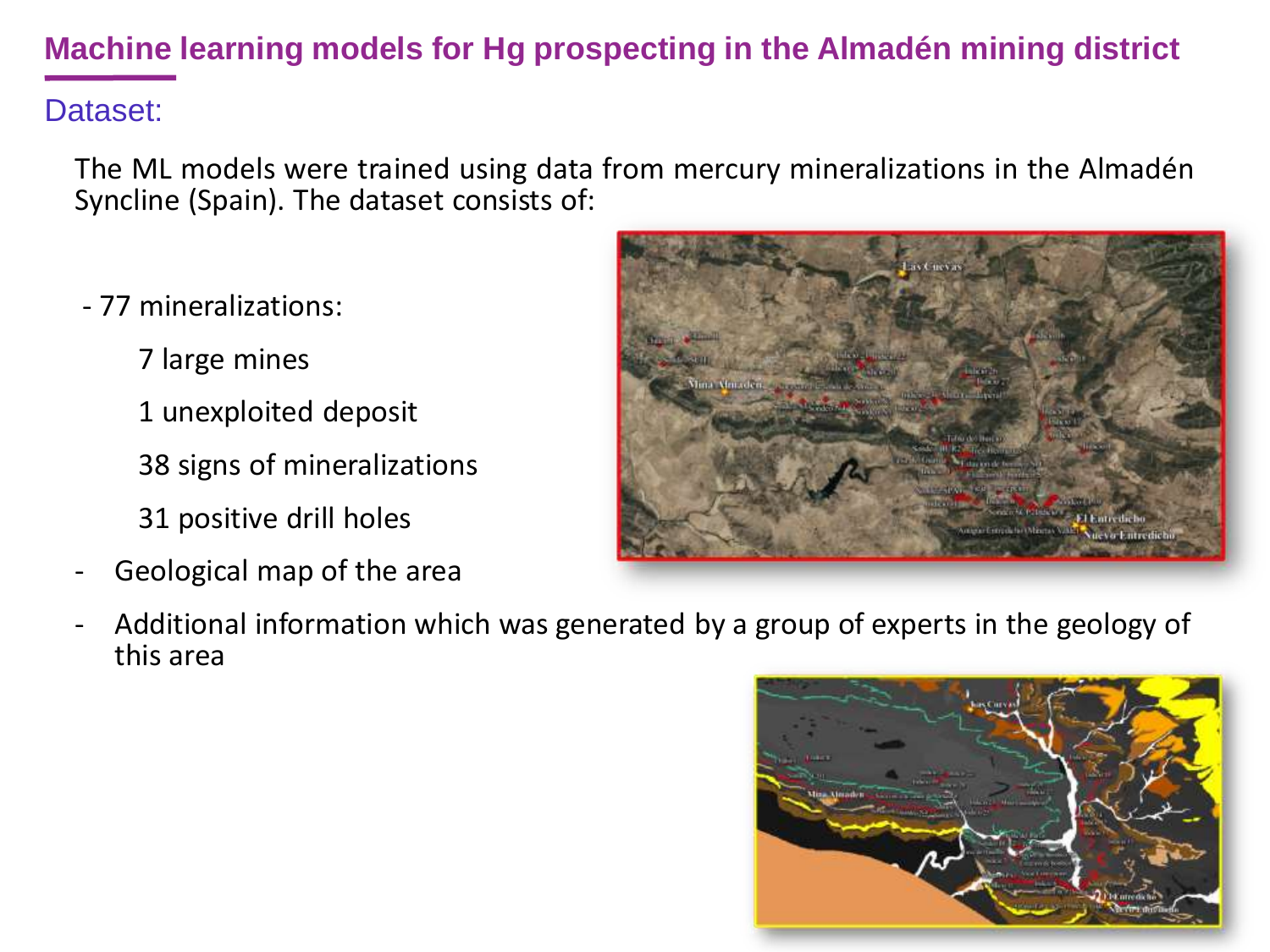The dataset was gridded in order to represent the information as an area rather than as a single point.

After that, it grew to a larger 25.000\*24 matrix.



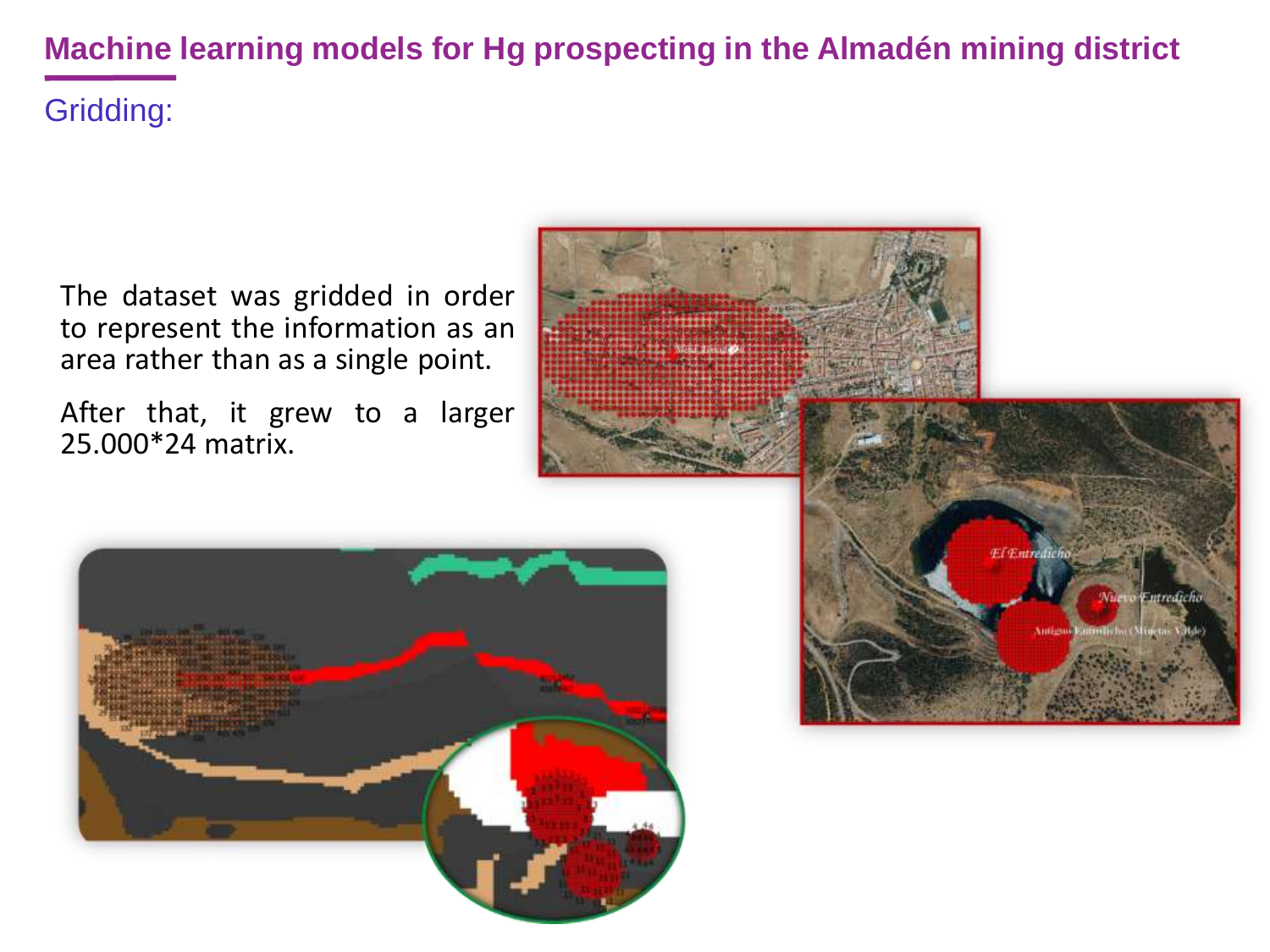ML Models:

The following ML were created and trained with mercury mineralizations data:

- PROBABILISTIC NEURAL NETWORK
- RANDOM FOREST
- MULTILAYER PERCEPTRON
- **SUPORT VECTOR MACHINES**

One of the conducted experiments was, giving a location and all the geological data related to it, asking each model for a prediction on what deposit those coordinates belonged to. The following figure represents the accuracy obtained by each model in this experiment.